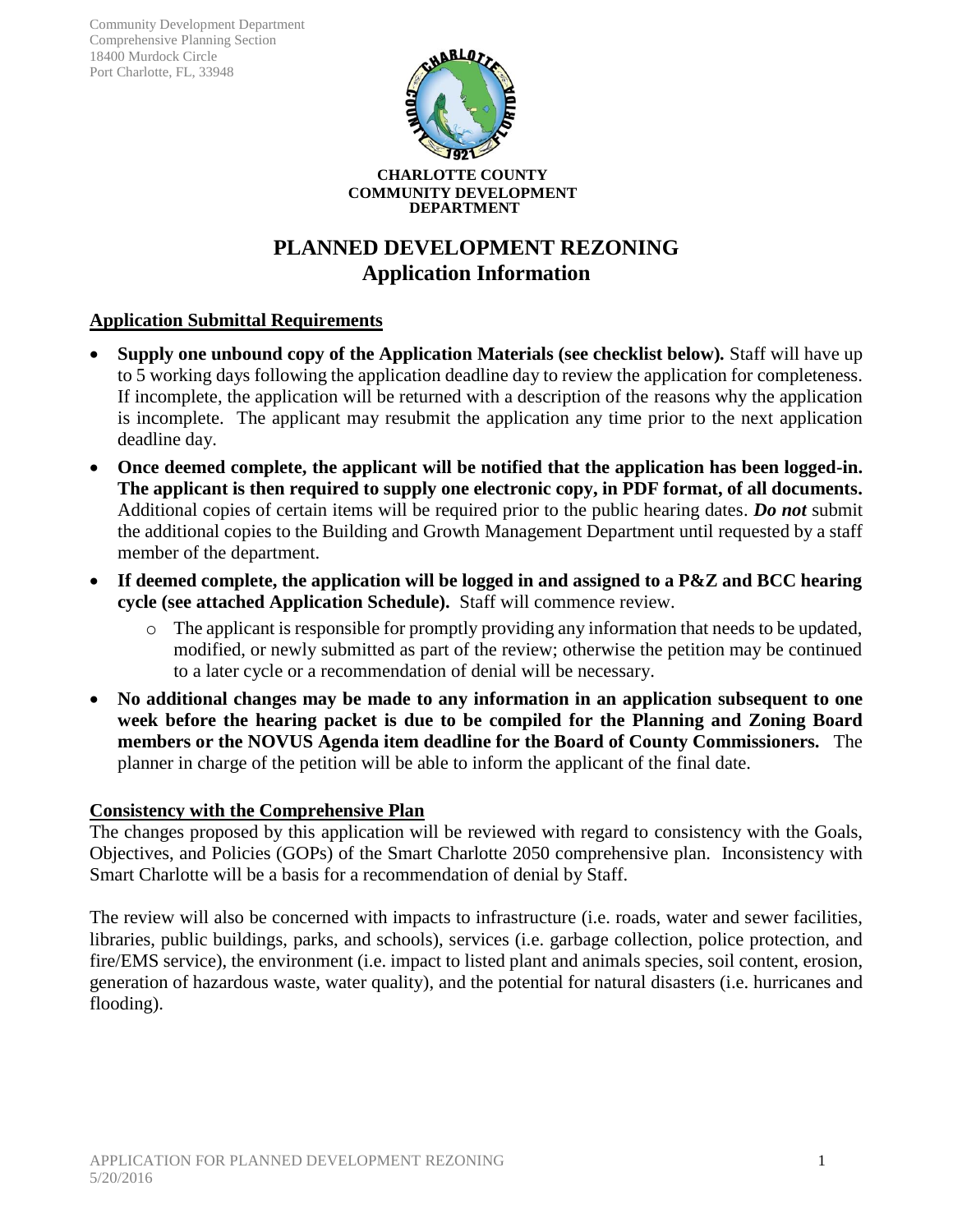# **Application Materials Checklist**

- $\Box$  Completed Application form
- $\Box$  Survey and accurate legal description (including acreage), signed and sealed by a registered land surveyor
	- For unplatted property, one original boundary survey *- one hard copy and one copy in AutoCAD format*
	- For platted land, one original surveyor's sketch
- Most current *Title Insurance Policy* or an *Ownership and Encumbrance Report* for subject property
- $\Box$  Notarized authorization from each owner, as applicable (Form A)
- $\Box$  Notarized authorization for agent to submit petition, as applicable (Form B)
- $\Box$  A copy of any covenants, easements or restrictions that have been recorded for the subject site
- *Environmental Assessment Report*
- *Traffic Impact Analysis* 
	- *Hurricane Evacuation Study,* as applicable
- $\Box$  Letters of availability of utility service from sanitary sewer and potable water utilities that would provide service to the site and *Estimated Potable Water and Sanitary Sewer Usage Report*
- *Archeological/Historical Memo* indicating whether or not listed objects are located on the subject site
	- *Archeological/Historical Survey,* as applicable
- $\Box$  Narrative addressing rezoning standards of approval
- $\Box$  All information required by Section 15 of the application, 'A' through 'K'
- $\Box$  Adjacent property owners map and an electronic copy of the adjacent property owners list in text format (txt file) provided on disc.
- $\Box$  Affidavits A & B, signed and notarized
- Filing fee of **\$4,540.00**, with check made payable to the Charlotte County Board of County Commissioners, or CCBCC.
- Filing of \$2,590.00 for a Major Modification of a PD, with check made payable as noted above.

# **Additional Copies for Hearing Packet**

10 copies each of the following when requested by department staff:

- any bound items
- any maps or other graphics sized larger than  $11 \times 17$  (except surveys)
- any items in color

## **For Purposes of Public Hearing Presentation**

Two views of the concept plan must be submitted to the County in an electronic format designed to fit on a PowerPoint slide; one view based against an off-white background, and one view presented as an overlay on a GIS aerial map of a scale to show adjacent properties. In order to make viewing of the PowerPoint concept plan easier, only the site plan, development standards, north arrow, and scale shall be portrayed. The concept (site) plan should be marked for easy reading:

- areas set aside for water retention should be colored blue
- areas set aside for Open Space should be colored green dark green for preservation and light green for other areas
- areas set aside for Public Space should be colored brown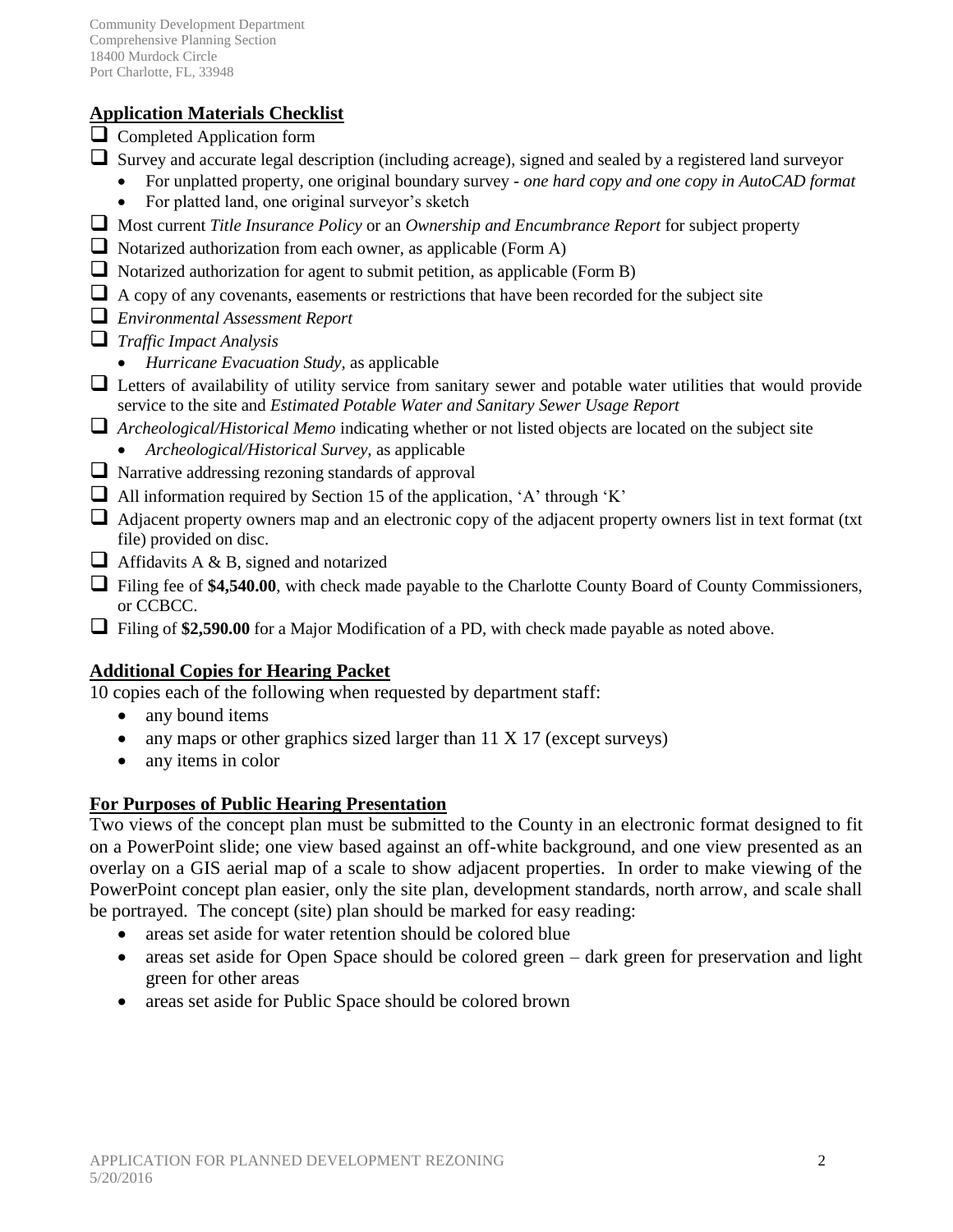# **ATTENTION**

## **If you are submitting an application that, if approved, will increase the amount of density allowed to be developed on your property, read this notice.**

FLU Policy 1.2.7 of Smart Charlotte County outlines those situations wherein the Transfer of Density Units program is applicable.

"The TDU program shall be used during the review and approval process for all plan amendments and rezonings that propose to increase the base density on land and street vacations that would result in an accumulation of acreage allowing development of new units of density; this requirement shall continue to apply to lands that have been annexed by the City of Punta Gorda."

Property may be exempted from the TDU program if located within a Revitalizing Neighborhood with an adopted Revitalization Plan. The exemption would need to be consistent with policies adopted into Smart Charlotte.

If not exempted, property must meet one of these requirements in order to be an acceptable Receiving Zone:

#### **FLU Policy 1.2.10 TDU Receiving Zones**

Receiving zones inside the Urban Service Area include lands within the following designations of FLUM Series Map #2: 2050 Framework:

- 1. Emerging Neighborhoods.
- 2. Maturing Neighborhoods.
- 3. Economic Corridors and Centers.
- 4. CRAs
- 5. Revitalizing Neighborhoods prior to adoption of a Revitalization Plan and also what may be required in accordance with a Revitalization Plan.

Receiving Zones within the Rural Service Area include lands within:

- 1. Rural Community Mixed Use areas.
- 2. The Rural Settlement Area Overlay District.

#### **AND**

Must not be in a prohibited Receiving Zone:

#### **FLU Policy 1.2.11 Prohibited Receiving Zones**

Density shall not be transferred into:

- 1. Lands within Managed Neighborhoods (FLUM Series Map #2).
- 2. Lands within the Resource Conservation and Preservation FLUM categories.
- 3. Land containing historical or archeological resources, or land deemed to contain environmentally sensitive resources; when a portion of a property contains resources, that area deemed not to contain resources may receive density if it meets one of the criteria of a receiving zone, a conservation easement will be required over the resource along with an undeveloped buffer of at least 100 feet. An historical structure that is to be integrated into a development will not need to be buffered.
- 4. Lands within the Prime Aquifer Recharge Area (FLUM Series Map #6).
- 5. Lands within the one-half mile setback of the Watershed Overlay District and Tippen Bay and Long Island Marsh (FLUM Series Map #4).
- 6. Land within a Public Water System Wellhead Protection Area (FLUM Series Map #7).
- 7. Land on a barrier island.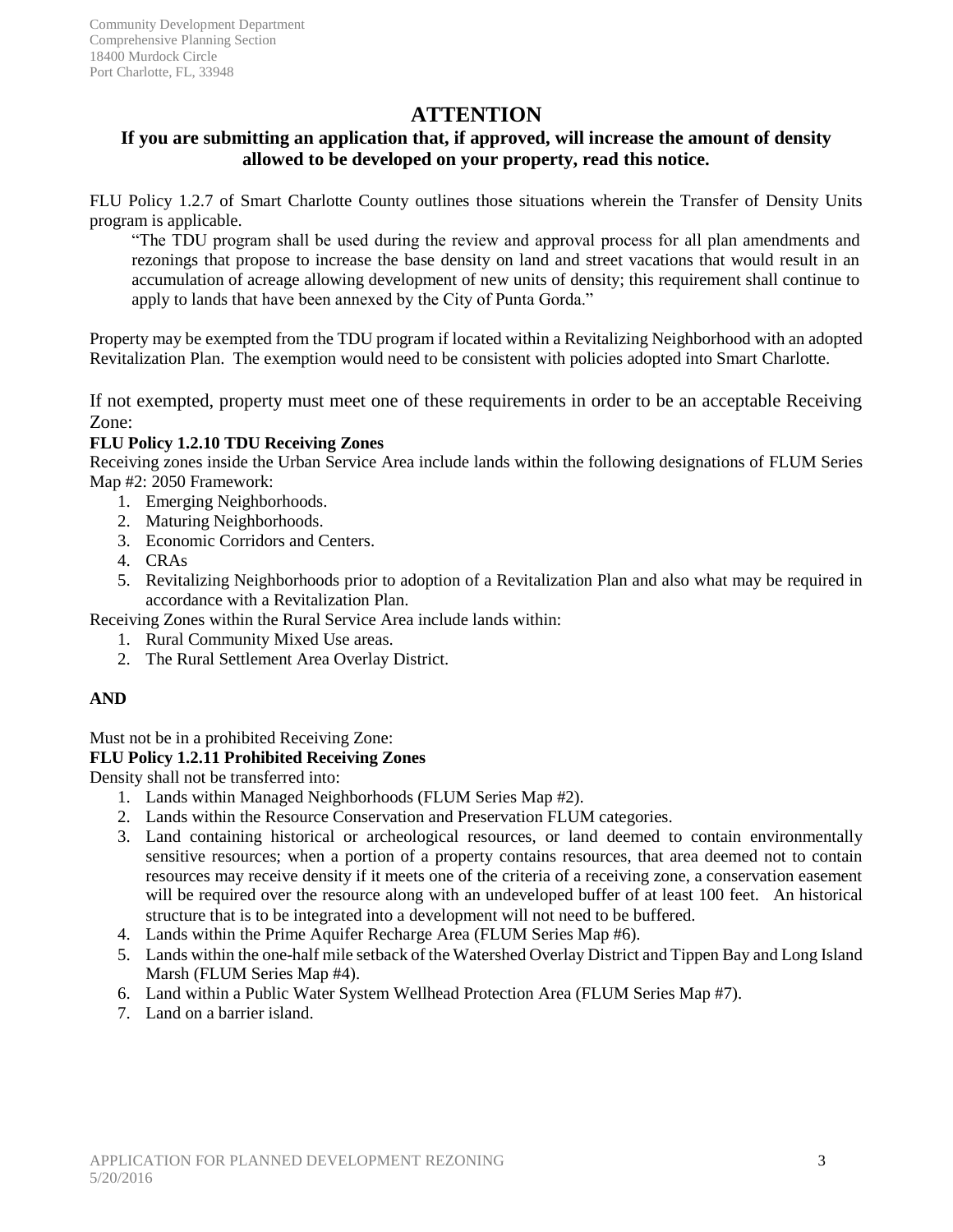Community Development Department Comprehensive Planning Section 18400 Murdock Circle Port Charlotte, FL, 33948



#### **CHARLOTTE COUNTY COMMUNITY DEVELOPMENT DEPARTMENT**

# **APPLICATION for PLANNED DEVELOPMENT REZONING**

| Date Received:  | Time Received:          |
|-----------------|-------------------------|
| Date of Log-in: | Petition #:<br>Accela#: |
| Receipt #:      | <b>Amount Paid:</b>     |

#### **1. PARTIES TO THE APPLICATION**

#### **Name of Applicant:**

| <b>Mailing Address:</b> |        |                    |  |
|-------------------------|--------|--------------------|--|
| City:                   | State: | Zip Code:          |  |
| <b>Phone Number:</b>    |        | <b>Fax Number:</b> |  |
| Email Address:          |        |                    |  |

#### **Name of Agent:**

| <b>Mailing Address:</b> |        |                    |  |
|-------------------------|--------|--------------------|--|
| City:                   | State: | Zip Code:          |  |
| <b>Phone Number:</b>    |        | <b>Fax Number:</b> |  |
| Email Address:          |        |                    |  |

#### **Name of Engineer/Surveyor:**

| <b>Mailing Address:</b> |        |             |  |
|-------------------------|--------|-------------|--|
| City:                   | State: | Zip Code:   |  |
| Phone Number:           |        | Fax Number: |  |
| Email Address:          |        |             |  |

#### **Name of Property Owner** (if more than one property owner, attach a separate sheet with a list of all owners)**:**

| <b>Mailing Address:</b> |        |             |
|-------------------------|--------|-------------|
| City:                   | State: | Zip Code:   |
| <b>Phone Number:</b>    |        | Fax Number: |
| Email Address:          |        |             |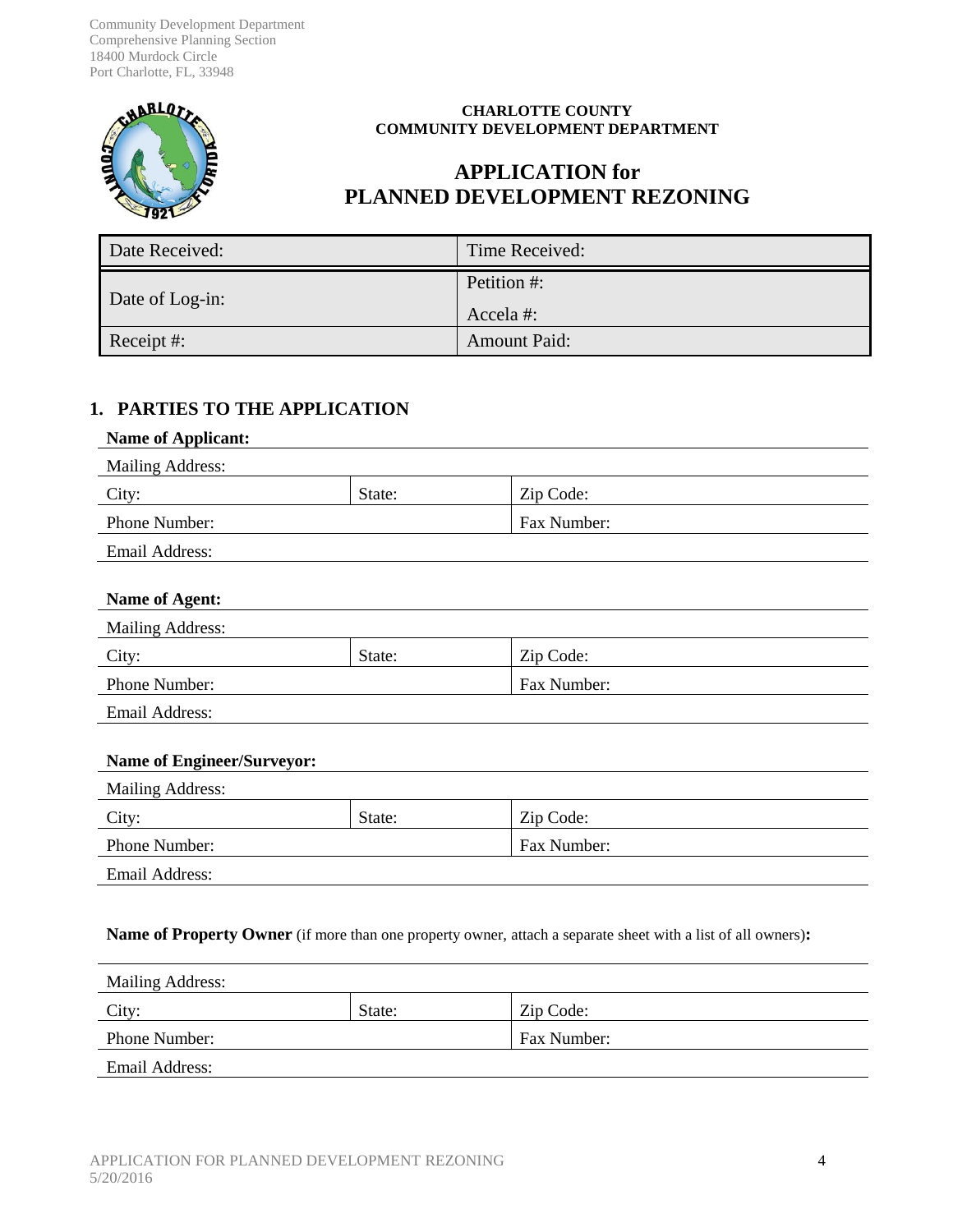# **2. PROPERTY INFORMATION**

If more than one account number exists, attach a separate sheet listing all information required by this section

| Property Account #:                           |           |              |  |  |
|-----------------------------------------------|-----------|--------------|--|--|
| Section:                                      | Township: | Range:       |  |  |
| Parcel/Lot #:                                 | Block #:  | Subdivision: |  |  |
| Total acreage or square feet of the property: |           |              |  |  |

#### **3. SURVEY:**

- For unplatted property, provide one original boundary survey that is **signed and sealed** by a registered land surveyor and an accurate legal description (including acreage) of the property.
- For platted land, provide one original surveyor's sketch that is **signed and sealed** by a registered land surveyor and an accurate legal description (including acreage) of the property.
- **4. PROOF OF LAND OWNERSHIP:** Provide the most current *Title Insurance Policy* or an *Ownership and Encumbrance Report* on the subject property.

#### **5. NOTARIZED AUTHORIZATION:**

- If the applicant is not the owner of the property, a written, notarized authorization from each owner must be provided with this application – use Form A, attached. Property owner authorization is required. If the property owner withdraws permission at any point during the review and approval process, the application is considered null and void.
- If an agent is submitting the application for the applicant authorization from the applicant is required – use Form B, attached.
- **6. RESTRICTIONS:** Provide a copy of any covenants, easements or restrictions that have been recorded for the subject site.

#### **7. EXISTING LAND USE DESIGNATIONS**

| Future Land Use Map (FLUM) designation(s) | Acreage |
|-------------------------------------------|---------|
|                                           |         |
|                                           |         |
|                                           |         |
|                                           |         |
|                                           |         |
| Zoning District(s)                        | Acreage |
|                                           |         |
|                                           |         |

#### **8. APPLICANT'S PROPOSED CHANGE(S):**

**If the proposed change involves an increase in density, which of the Receiving Zone criteria does the property meet, or would this be an exemption consistent with a Revitalization Plan?**

#### **9. REASON FOR PROPOSED CHANGE(S):**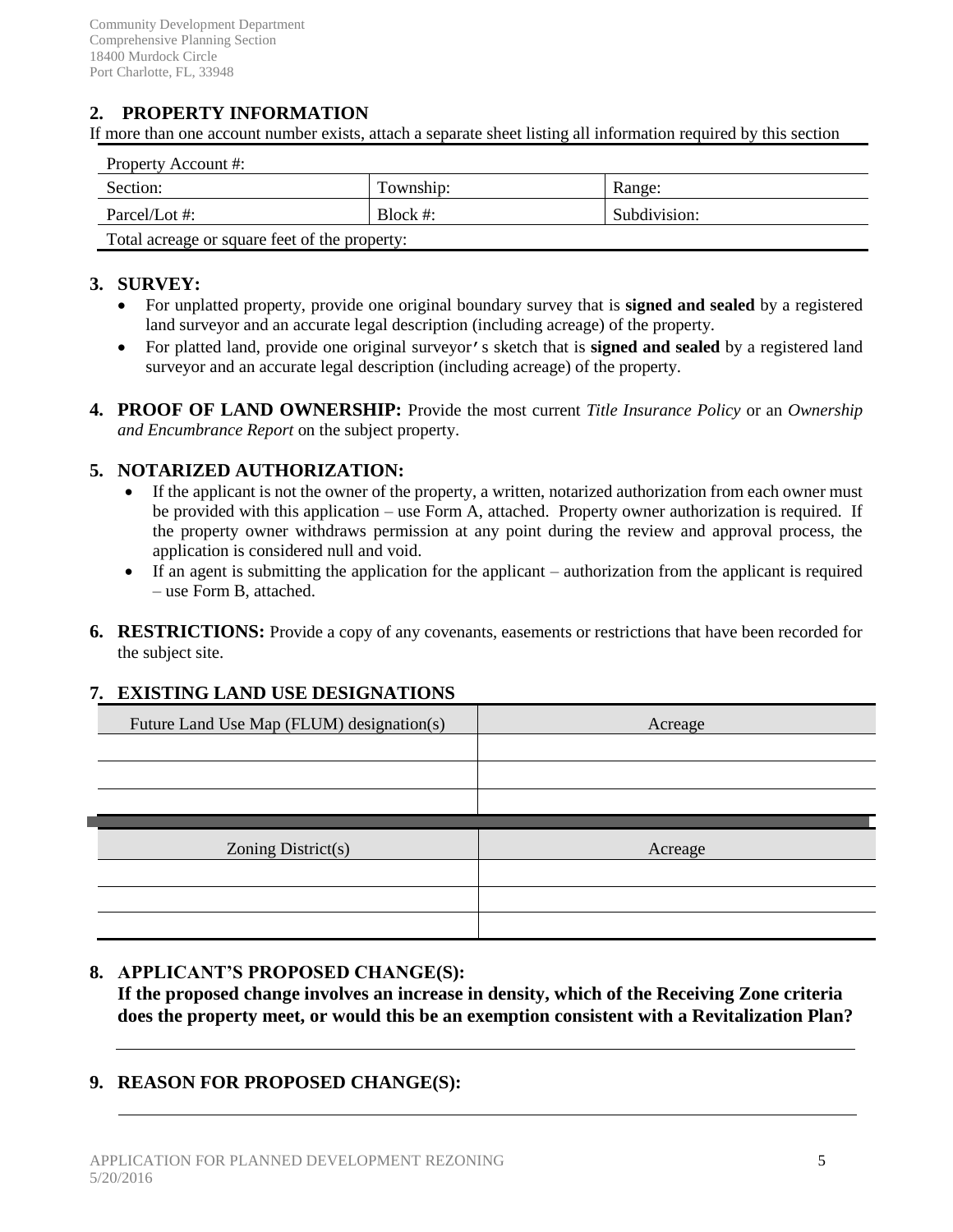#### **10. CURRENT LAND USE OF SUBJECT PROPERTY** (example: house, vacant land, barn, etc.)**:**

#### **11. SURROUNDING LAND USES:**

| North: |  |  |
|--------|--|--|
| South: |  |  |
| East:  |  |  |
| West:  |  |  |

## **12. ENVIRONMENTAL ASSESSMENT:**

- Provide an *Environmental Assessment Report,* conducted within one year or less from the date of submittal, that includes:
	- o Maps and surveys of the subject site illustrating the existing land cover according to Level 3 of the FLUCCS
	- o Locations of listed flora and fauna species, if present.
	- o If any wetlands are identified on site, provide a survey showing delineations of any wetlands, acreages, and the wetland Category (ENV Policy 3.1.3) under which they fall.
	- o If the property is adjacent to any Federal, State, or County wildlife management areas, parks, preserves or reserves, supply a science-based analysis of possible impacts to the environmental resources of these lands and the manner in which these impacts can be eliminated. Where elimination is not possible, the analysis shall detail how these impacts can be reduced and mitigated.

## **13. INFRASTRUCTURE:**

## **A. Roadway**

i. List the roads or streets upon which vehicles may travel to gain access to the site (generally within  $\frac{1}{4}$  mile radius):

 *Hurricane Evacuation Study*: For any property that is even partially located in a Coastal High Hazard Area, or which generates trips wherein the majority of those trips would utilize a roadway that runs through a Coastal High Hazard Area, a *Hurricane Evacuation Study* must

ii. *Traffic Impact Analysis*: This study must be authored by a registered professional engineer in the State of Florida. Provide a study showing the impacts development of the subject site would have on the surrounding roadway network. Where traffic impacts reduce LOS below 'D' provide a proportionate fair share assessment for impacted roadways.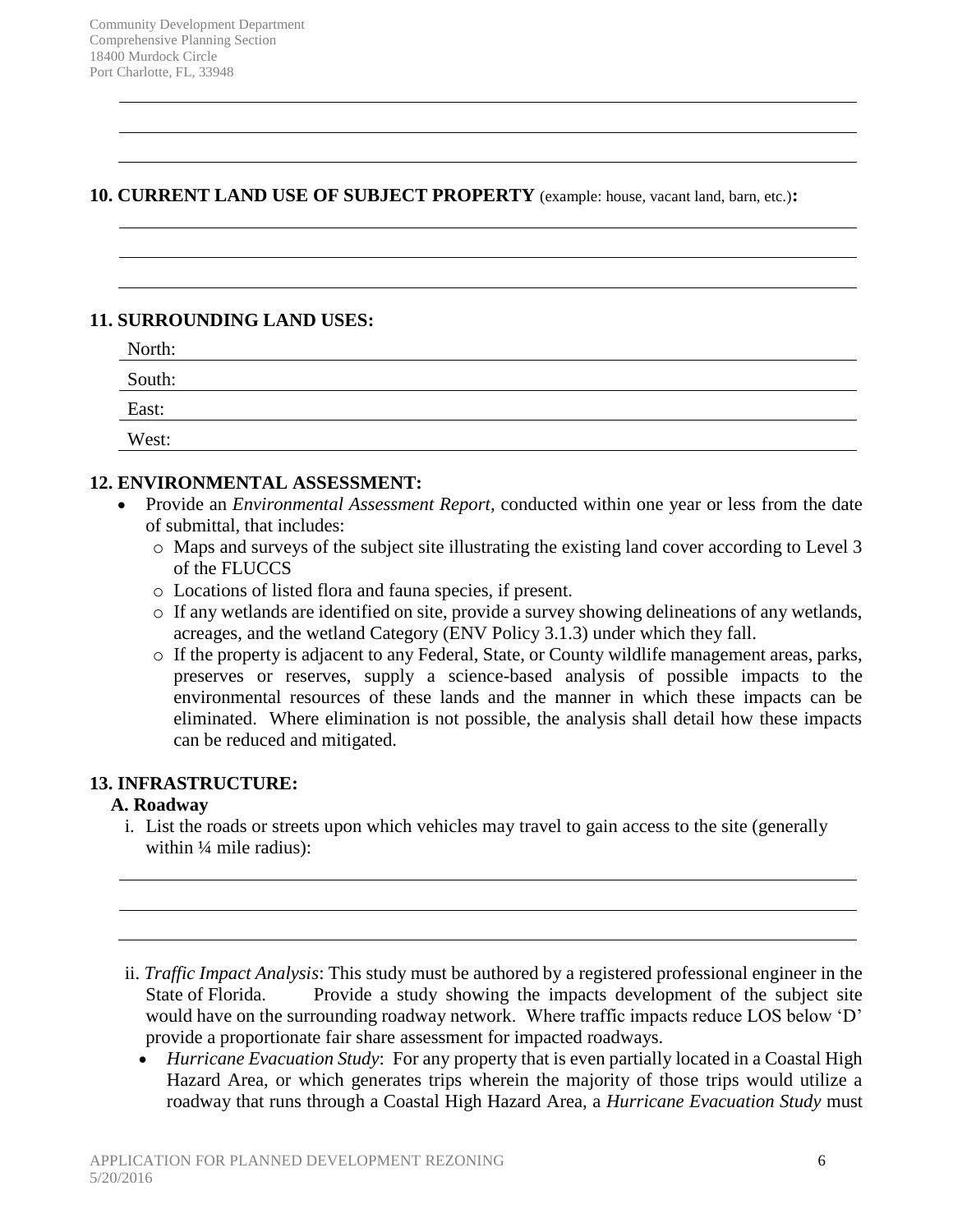accompany any *Traffic Impact Analysis*.

#### **B. Potable Water and Sanitary Sewer**

- i. Submit a letter from any water or sewer utilities that will be serving the subject site stating availability of utility service to the property.
- ii. Attach an *Estimated Potable Water and Sanitary Sewer Usage Report*: provide a report showing the gallons per day that may be generated by development of the subject site at the maximum buildout
- **14. HISTORICAL OR ARCHEOLOGICAL SITES:** When the property under review is within the area determined to contain potential historic and archeological resources by the Archaeological Predictive Model (depicted on SPAM Series Map #3), the applicant must submit an *Archeological/Historical Memo* indicating that a review of the National Register of Historic Places, the Florida Master Site File and the Local Historic Register (when available) has been performed and the results of that review. If the subject site contains any object listed in these resources, the applicant must provide an *Archeological/Historical Survey* performed by a professional archeologist licensed in the State of Florida.

## **15. REZONING NARRATIVE**

Charlotte County Code Section 3-9-11(e) lists the following standards for approval. A narrative stating the applicant's justification for the rezoning based upon the following standards of approval is required:

- A. Whether the proposed change would be contrary to the Comprehensive Plan.
- B. The existing land use pattern in adjacent areas.
- C. The capacity of public facilities and services, including but not limited to schools, roads, recreational facilities, wastewater treatment, water supply, and stormwater drainage facilities.
- D. Whether the proposed change will adversely influence living conditions or property values in adjacent areas.
- E. Whether the proposed change will affect public safety.

## **16. CONCEPT PLAN and DEVELOPMENT INFORMATION: Submit the following information regarding the proposed project.**

(All maps must contain title of the project, landowner of record, names of the representatives of the landowner of record, scale, date, and north arrow)

- A. Include a *General Location Map.*
- B. Include *Existing Features Map(s)* showing all streets, curb cuts, buildings, watercourses, easements, other important physical features, zoning designations and future land use map designations in the property and on adjacent lands.
- C. Include a *Concept Design Map* showing locations of structures, acreage, density, and intensity for each proposed land use; show points of access and traffic flow and road improvements; show buffers, landscaped areas, and open space.
- D. Supply tabulations of total gross acreage in the proposed development, the percentage of total acreage to be devoted to each proposed use, height, and intensity of use identified through Floor Area Ratio calculations and/or projected number of housing units proposed by dwelling type.
- E. Supply a phasing plan or general schedule of the development.
- F. Supply standards for height, open space, building density, and parking area.
- G. Include a narrative in which you cite specifically how this project meets the intent and goals of the Planned Development Zoning District, including any "community enhancements".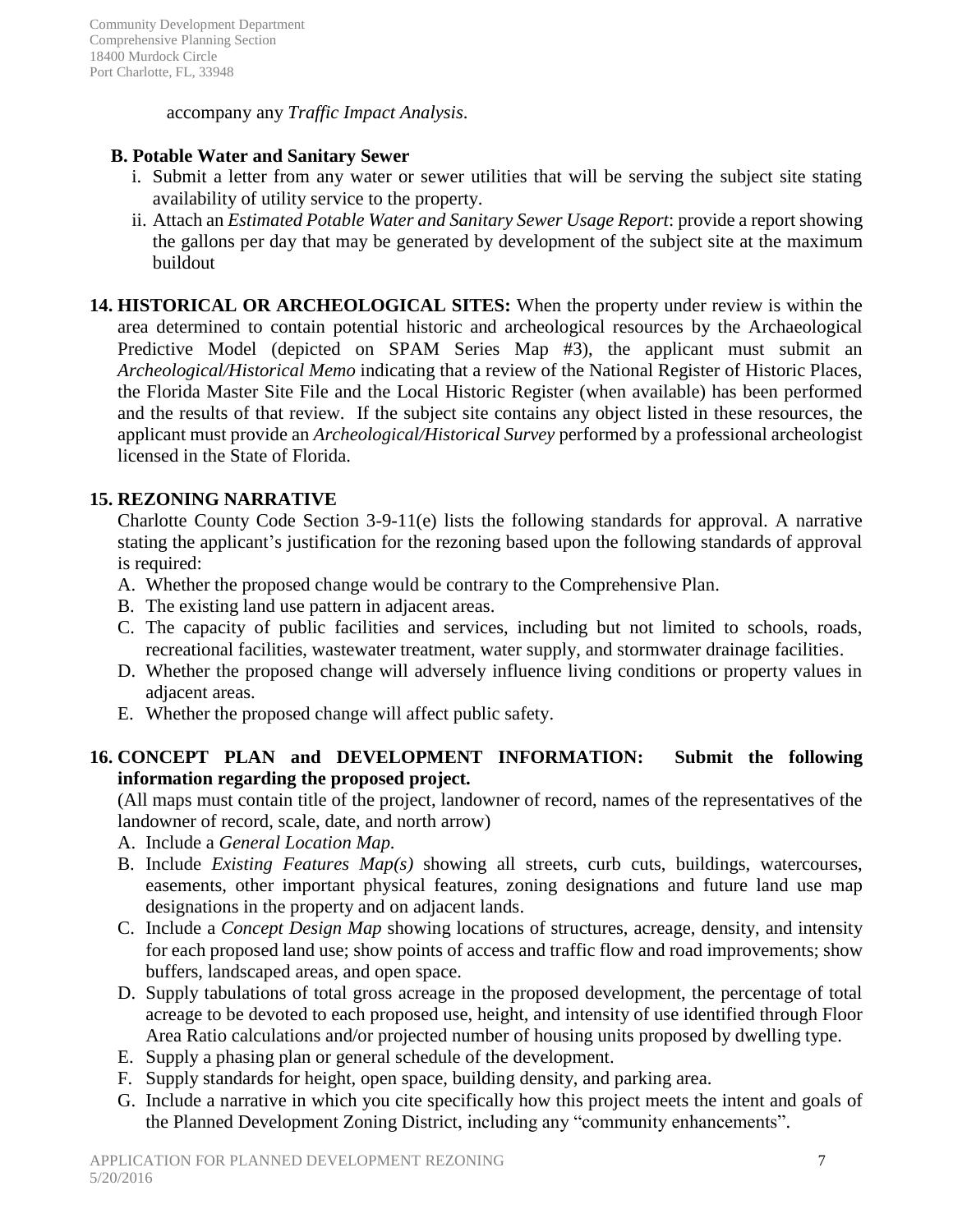- H. Show the general façade and overall architectural design scheme; explain building orientation, if applicable.
- I. Describe any Green Building or Low Impact Development (LID) design techniques that will be used.
- J. Supply a copy of any draft deed restrictions, protective covenants, and other statements or devices which will be used to control the use, development and maintenance of the land and improvements thereon, including those areas which are to be commonly owned and maintained.
- K. Supply any additional information identified at the preapplication conference, at concept approval, or requested by the Zoning Official or Building and Growth Management Director prior to submittal of the rezoning application.

# **18. ADJACENT PROPERTY OWNERS INFORMATION:**

Provide an *electronic text file (.txt)* that includes the names and addresses of all property owners within 200 feet of the subject property (excluding street right-of-ways), and a map indicating which properties are included in the address list. The Adjacent Property Owner List must be based upon the latest available property records of the Property Appraiser's Office. The list shall include property owner's name, mailing address, and parcel(s) or lot(s) description or account number so each parcel can be referenced on the Adjacent Property Owner Map. Refer to the Geographic Information System Internet site for mapping and owner information at **http://www.ccgis.com/**. (Use a buffer of 250 feet or larger in order to account for right-of-ways, canals, etc.) Every property owner within 200 feet of every parcel of land involved will be notified of the schedule of public hearings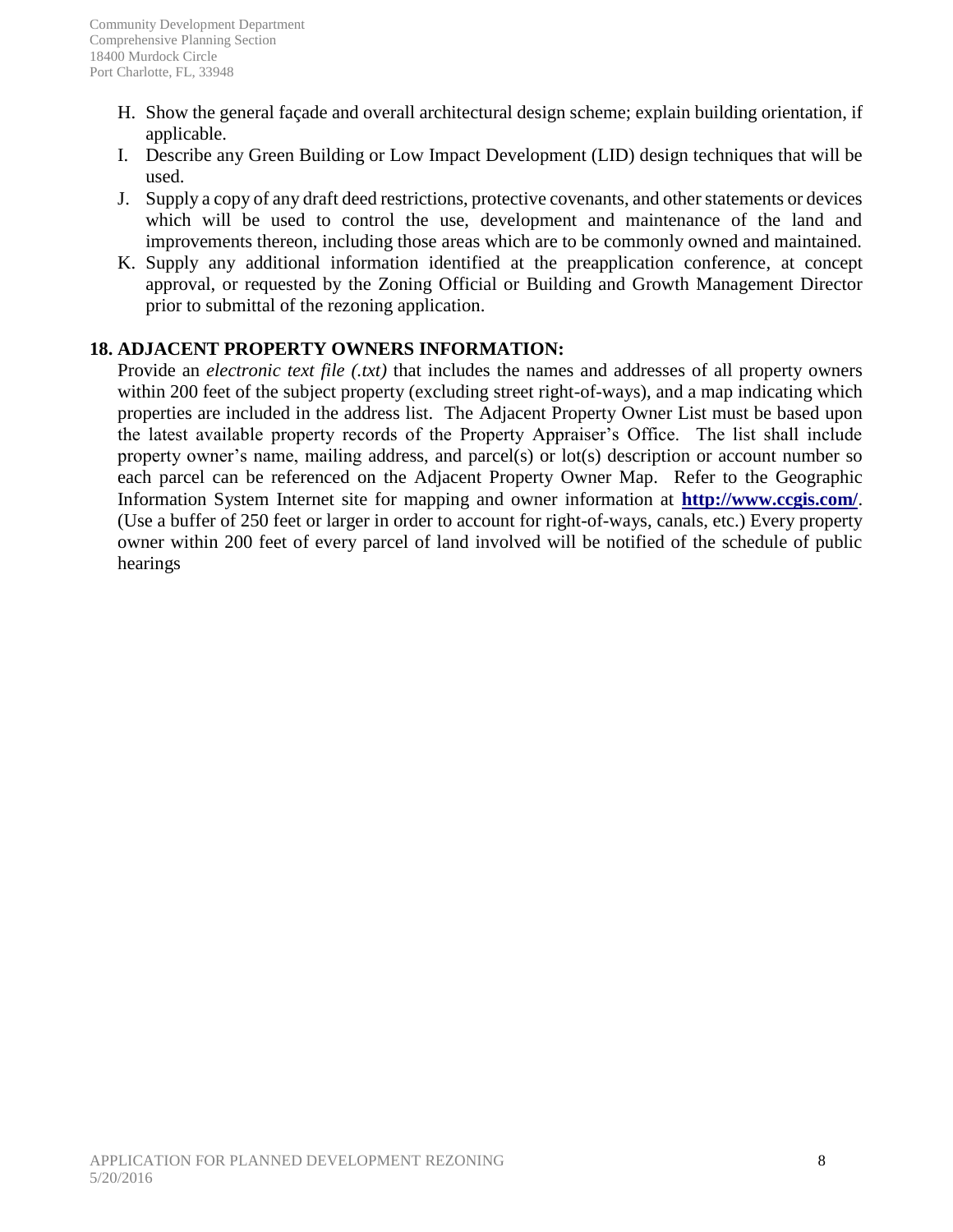# **FORM A. PROPERTY OWNER AUTHORIZATION TO APPLICANT**

| and which is the subject matter of the proposed hearing. | I, the undersigned, being first duly sworn, depose and say that I am the owner of the property described |  |
|----------------------------------------------------------|----------------------------------------------------------------------------------------------------------|--|
| REZONING.                                                |                                                                                                          |  |
|                                                          |                                                                                                          |  |
|                                                          | The foregoing instrument was acknowledged before me this _______ day of __________, 20___, by            |  |
|                                                          | who is personally known to me or has/have produced                                                       |  |
|                                                          | as identification and who did/did not take an oath.                                                      |  |
|                                                          |                                                                                                          |  |
| Notary Public Signature                                  | Signature of Owner                                                                                       |  |
| <b>Notary Printed Signature</b>                          | Printed Signature of Owner                                                                               |  |
| Title                                                    | Address                                                                                                  |  |
| <b>Commission Code</b>                                   | City, State, Zip                                                                                         |  |
|                                                          | <b>Telephone Number</b>                                                                                  |  |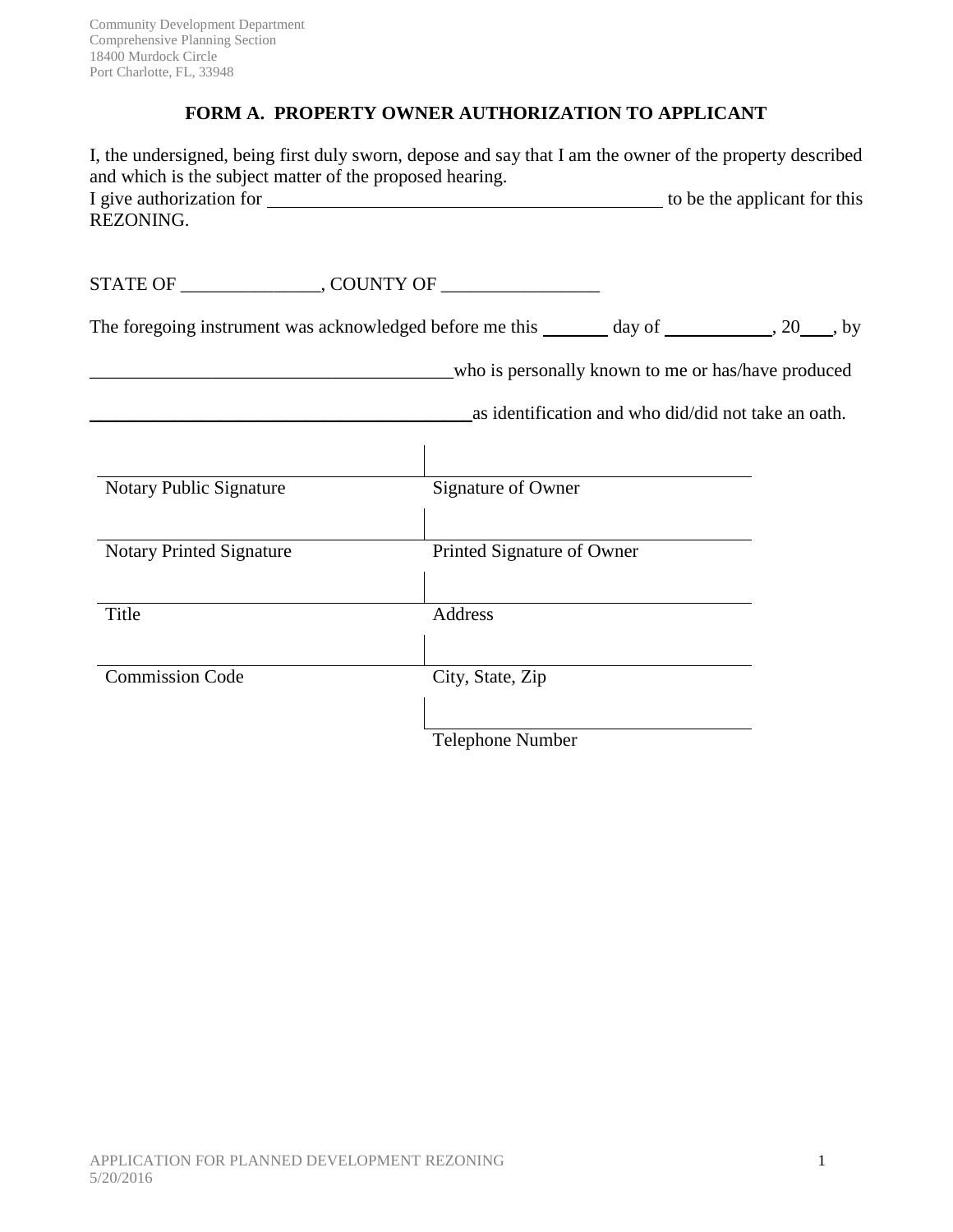# **FORM B. APPLICANT AUTHORIZATION TO AGENT**

| I, the undersigned, being first duly sworn, depose and say that I am the applicant for the REZONING of<br>the property described and which is the subject matter of the proposed hearing. |                                |                                                     |                                                    |  |
|-------------------------------------------------------------------------------------------------------------------------------------------------------------------------------------------|--------------------------------|-----------------------------------------------------|----------------------------------------------------|--|
| application.                                                                                                                                                                              |                                |                                                     |                                                    |  |
|                                                                                                                                                                                           |                                |                                                     |                                                    |  |
|                                                                                                                                                                                           |                                |                                                     |                                                    |  |
| The foregoing instrument was acknowledged before me this _______ day of __________, 20___, by                                                                                             |                                |                                                     |                                                    |  |
|                                                                                                                                                                                           |                                |                                                     | who is personally known to me or has/have produced |  |
|                                                                                                                                                                                           |                                | as identification and who did/did not take an oath. |                                                    |  |
|                                                                                                                                                                                           |                                |                                                     |                                                    |  |
| Notary Public Signature                                                                                                                                                                   | <b>Signature of Applicant</b>  |                                                     |                                                    |  |
| <b>Notary Printed Signature</b>                                                                                                                                                           | Printed Signature of Applicant |                                                     |                                                    |  |
| Title                                                                                                                                                                                     | Address                        |                                                     |                                                    |  |
| <b>Commission Code</b>                                                                                                                                                                    | City, State, Zip               |                                                     |                                                    |  |
|                                                                                                                                                                                           | Telephone Number               |                                                     |                                                    |  |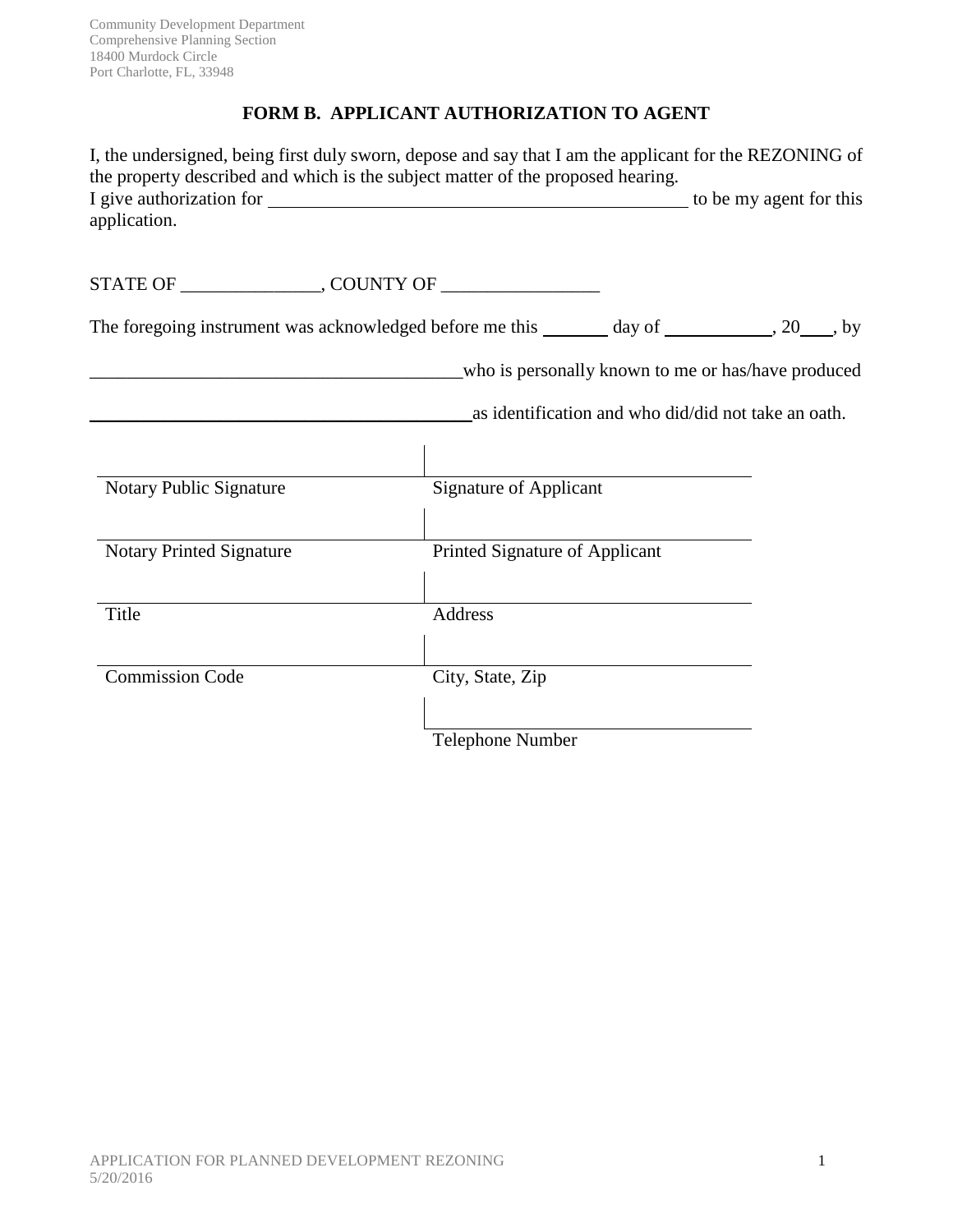## **AFFIDAVIT A**

I, the undersigned, being first duly sworn, depose and say that I am the owner or agent of the property described and which is the subject matter of the proposed hearing; that all answers to the questions in this application, and all sketches, data and other supplementary matter attached to and made a part of the application are honest and true to the best of my knowledge and belief. I understand this application must be complete and accurate before the hearing can be advertised, and that if I am not the owner of the property I have attached a notarized authorization from the owner(s) to submit this application. I acknowledge that all items listed in the application must be submitted concurrent at the time the County accepts the application. I swear that the attached list of adjacent property owners is complete, including all property owners within 200 feet of the subject properties (excluding right-of-ways), that it is correct, providing addresses as listed in the County Tax Roll.

STATE OF \_\_\_\_\_\_\_\_\_\_\_\_\_\_\_, COUNTY OF \_\_\_\_\_\_\_\_\_\_\_\_\_\_\_\_\_

The foregoing instrument was acknowledged before me this  $\_\_$  day of  $\_\_$ , 20  $\_\_$ , by

who is personally known to me or has/have produced

\_\_\_\_\_\_\_\_\_\_\_\_\_\_\_\_\_\_\_\_\_\_\_\_\_\_\_\_\_\_\_\_\_\_\_\_\_\_\_\_\_as identification and who did/did not take an oath.

| Notary Public Signature         | Signature of Applicant or Agent         |
|---------------------------------|-----------------------------------------|
| <b>Notary Printed Signature</b> | Printed Signature of Applicant or Agent |
| Title                           | <b>Address</b>                          |
| <b>Commission Code</b>          | City, State, Zip                        |
|                                 | <b>Telephone Number</b>                 |